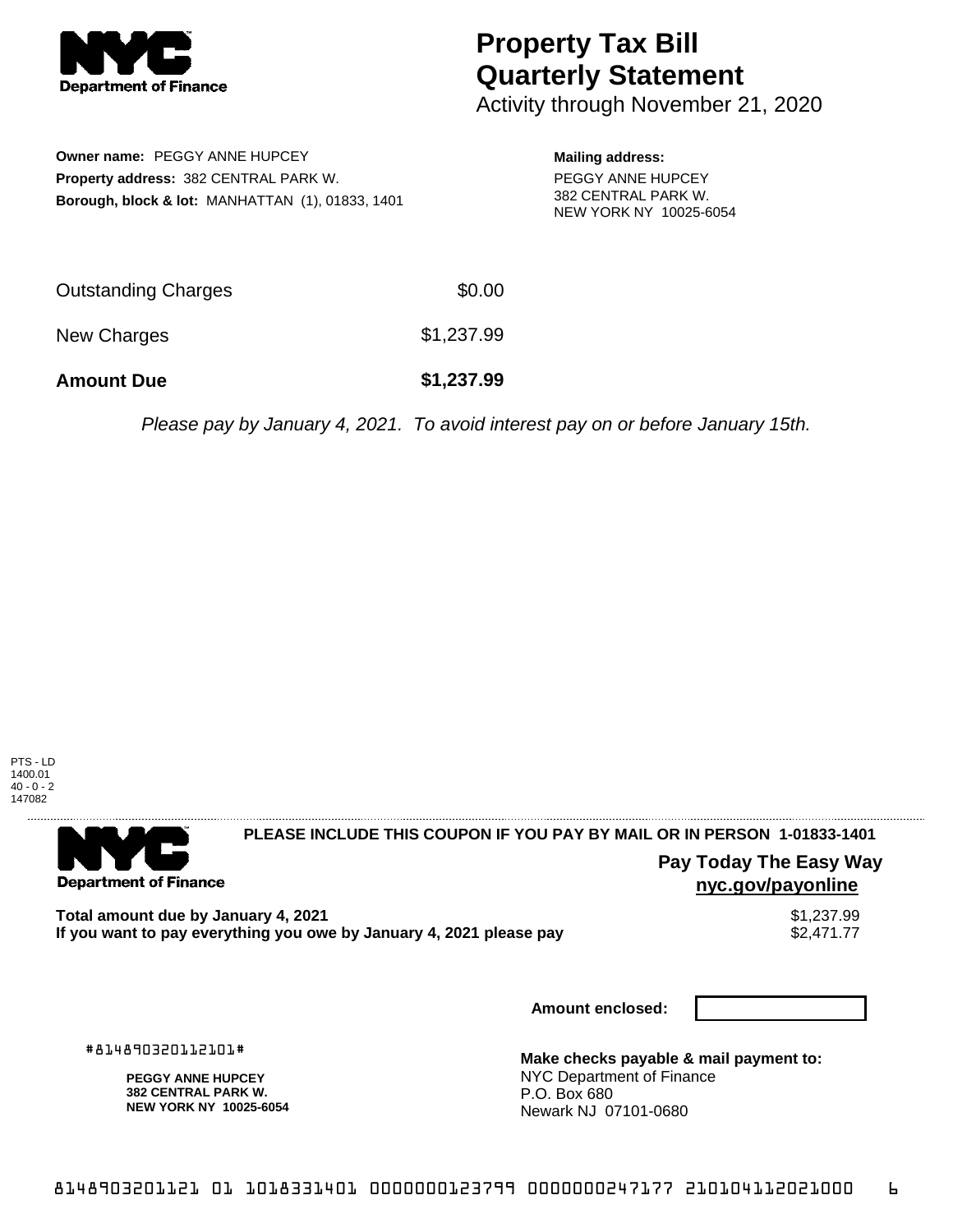

| <b>Previous Charges</b><br>Total previous charges including interest and payments                                                      |                      |            | Amount<br>\$0.00                   |
|----------------------------------------------------------------------------------------------------------------------------------------|----------------------|------------|------------------------------------|
|                                                                                                                                        |                      |            |                                    |
| Finance-Property Tax<br>Adopted Tax Rate<br>Co-op Condo Abatement                                                                      | 01/01/2021           | 01/01/2021 | \$1,282.19<br>$$-57.04$<br>\$12.84 |
| <b>Total current charges</b>                                                                                                           |                      |            | \$1,237.99                         |
| <b>Tax Year Charges Remaining</b>                                                                                                      | <b>Activity Date</b> | Due Date   | <b>Amount</b>                      |
| Finance-Property Tax<br>Adopted Tax Rate<br>Co-op Condo Abatement                                                                      | 01/01/2021           | 04/01/2021 | \$1,282.19<br>$$-57.04$<br>\$12.84 |
| Total tax year charges remaining                                                                                                       |                      |            | \$1,237.99                         |
| If you want to pay everything you owe by January 4, 2021 please pay                                                                    |                      | \$2,471.77 |                                    |
| If you want around this was one has been been as a come of $\alpha$ and $\alpha$ is a complete the second popular second that $\alpha$ |                      |            | <b>CA OA</b>                       |

If you pay everything you owe by January 4, 2021, you would save: \$4.21

## **Home banking payment instructions:**

- 1. **Log** into your bank or online bill pay website.
- 2. **Add** the new payee: NYC DOF Property Tax. Enter your account number, which is your boro, block and lot, as it appears here: 1-01833-1401 . You may also need to enter the address for the Department of Finance. The address is P.O. Box 680, Newark NJ 07101-0680.
- 3. **Schedule** your online payment using your checking or savings account.

## **Did Your Mailing Address Change?** If so, please visit us at **nyc.gov/changemailingaddress** or call **311.**

When you provide a check as payment, you authorize us either to use information from your check to make a one-time electronic fund transfer from your account or to process the payment as a check transaction.